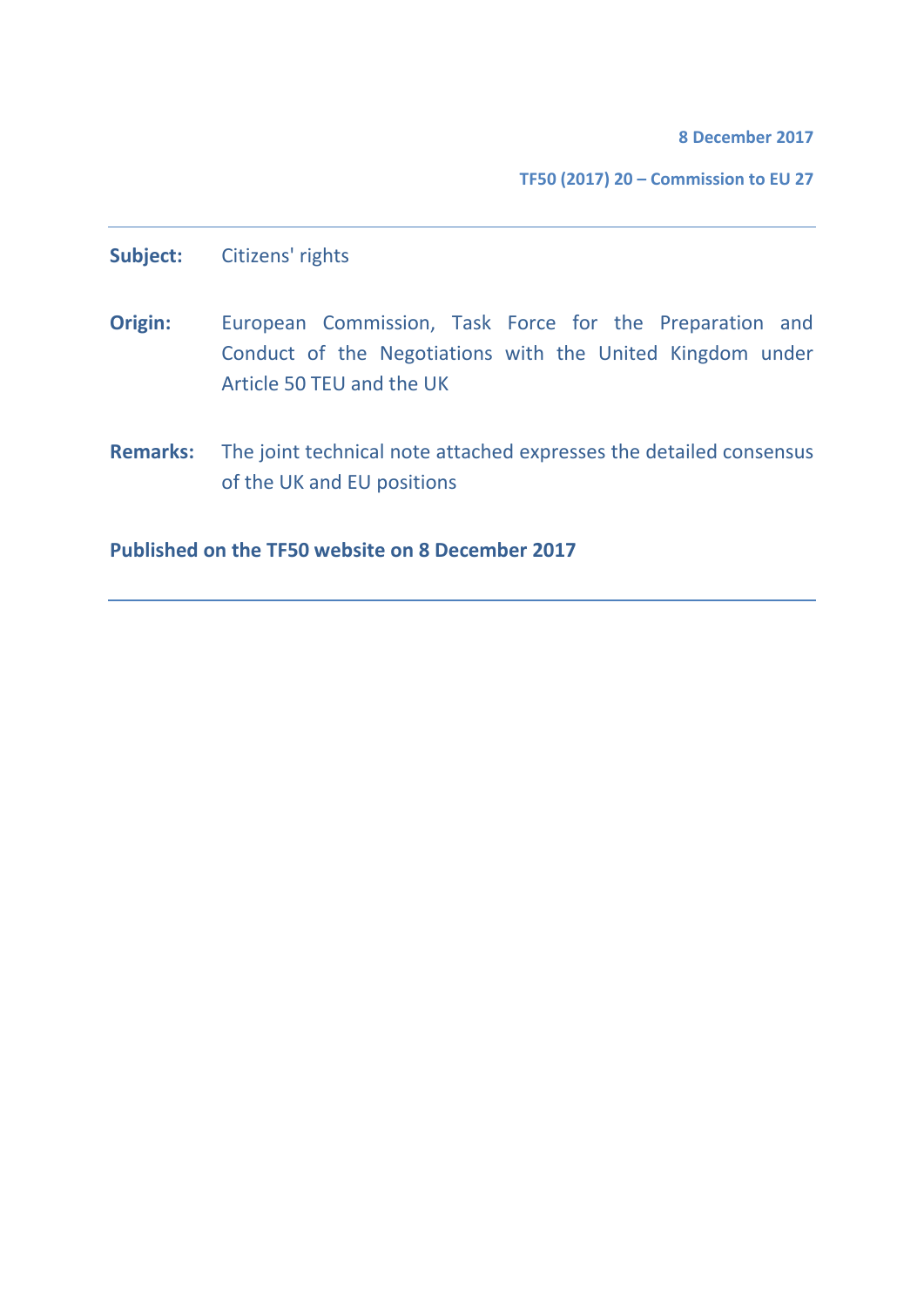The working group completed a mapping of the alignment between the two parties' positions in respect of the Citizens' Rights part of the Withdrawal Agreement.

This joint technical note expresses the detailed consensus reached to date on the UK and EU positions.

| #              | <b>TOPIC</b>   | <b>DETAIL</b>    | <b>EU POSITION</b>                                        | <b>UK POSITION</b>                                        | <b>ISSUES</b> |
|----------------|----------------|------------------|-----------------------------------------------------------|-----------------------------------------------------------|---------------|
| $\mathbf{1}$   | Use of EU law  |                  | EU law concepts used in Withdrawal                        | EU law concepts used in Withdrawal                        |               |
|                | concepts       |                  | Agreement interpreted in line with case                   | Agreement interpreted in line with case                   |               |
|                |                |                  | law of the Court of Justice of the                        | law of the Court of Justice of the                        |               |
|                |                |                  | European Union by the specified date.                     | European Union by the specified date.                     |               |
| $2^{\circ}$    | Personal scope | Specified date   | The specified date is the time of the UK's<br>withdrawal. | The specified date is the time of the UK's<br>withdrawal. |               |
| 3a             |                | Personal scope   | EU citizens and UK nationals resident in                  | EU citizens and UK nationals resident in                  |               |
|                |                |                  | accordance with Article 6(1), $7(1)(a) - (c)$             | accordance with Article $6(1)$ , $7(1)(a) - (c)$          |               |
|                |                |                  | or (3), 12(3), 14, 16(1) and/or 17 of                     | or (3), 12(3), 14, 16(1) and/or 17 of                     |               |
|                |                |                  | Directive 2004/38/EC.                                     | Directive 2004/38/EC.                                     |               |
| 3 <sub>b</sub> |                |                  | EU citizens and UK nationals resident in                  | EU citizens and UK nationals resident in                  |               |
|                |                |                  | accordance with Article 21 TFEU.                          | accordance with Article 21 TFEU.                          |               |
| 4              |                | Frontier workers | Those who are working as a frontier                       | Those who are working as a frontier                       |               |
|                |                |                  | worker on the specified date fall within                  | worker on the specified date fall within                  |               |
|                |                |                  | the scope of the Withdrawal Agreement                     | the scope of the Withdrawal Agreement                     |               |
|                |                |                  | for as long as they retain the status of a                | for as long as they retain the status of a                |               |
|                |                |                  | frontier worker in the State of work. Such                | frontier worker in the State of work. Such                |               |
|                |                |                  | workers retain the rights they currently                  | workers retain the rights they currently                  |               |
|                |                |                  | enjoy to enter and to work in the State of                | enjoy to enter and to work in the State of                |               |
|                |                |                  | work. The rights they enjoy in their                      | work. The rights they enjoy in their                      |               |
|                |                |                  | country of residence, including the right                 | country of residence, including the right                 |               |
|                |                |                  | to work, are similarly protected.                         | to work, are similarly protected.                         |               |
| 4a             |                |                  | A frontier worker, as defined in EU law, is               | A frontier worker, as defined in EU law, is               |               |
|                |                |                  | a UK national or an EU citizen pursuing                   | a UK national or an EU citizen pursuing                   |               |
|                |                |                  | genuine and effective work as an                          | genuine and effective work as an                          |               |
|                |                |                  | employed or self-employed person in one                   | employed or self-employed person in one                   |               |
|                |                |                  | or more States and who resides in                         | or more States and who resides in                         |               |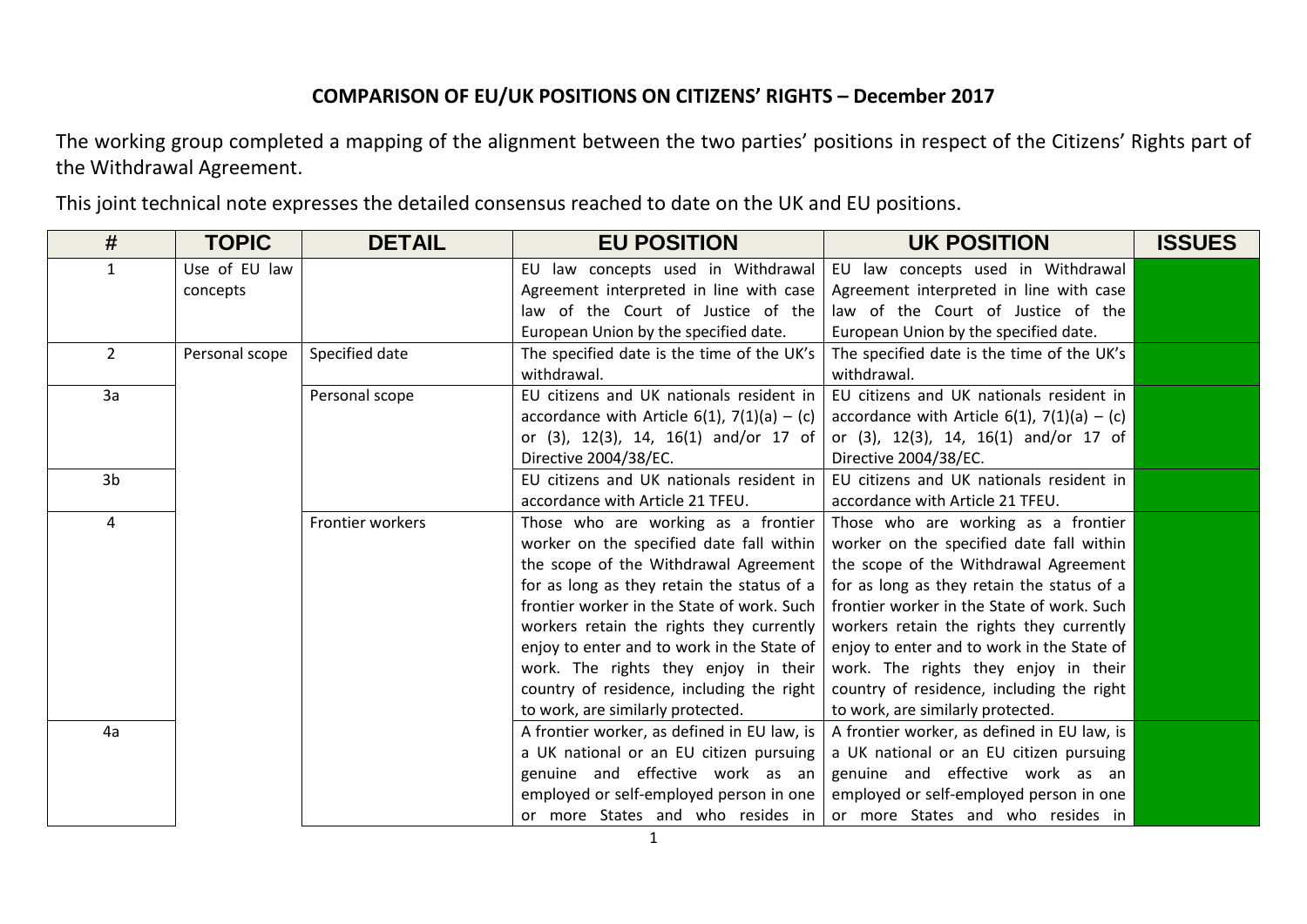| another State (irrespective of whether the                                     | another State (irrespective of whether the            |
|--------------------------------------------------------------------------------|-------------------------------------------------------|
| person also works in the State of                                              | person also works in the State of                     |
| residence), unless or until they no longer                                     | residence), unless or until they no longer            |
| retain the status of a worker in the State                                     | retain the status of a worker in the State            |
| of work (equivalent to that as defined in                                      | of work (equivalent to that as defined in             |
| Directive 2004/38/EC) or they cease to                                         | Directive 2004/38/EC) or they cease to                |
| work across the frontier into the State of                                     | work across the frontier into the State of            |
| work in accordance with Articles 45 and                                        | work in accordance with Articles 45 and               |
| 49 TFEU and Regulation (EU) No                                                 | 49 TFEU and Regulation (EU) No                        |
| 492/2011.                                                                      | 492/2011.                                             |
| 5<br>Irrespective of their nationality, the<br>Family members                  | Irrespective of their nationality, the                |
| following will be treated as family                                            | following will be treated as family                   |
| members of right holders:                                                      | members of right holders:                             |
| 5a<br>a) those who are lawfully<br>Family members as defined in Article 2 of   | Family members as defined in Article 2 of             |
| resident in the host State<br>Directive 2004/38/EC who are resident in         | Directive 2004/38/EC who are resident in              |
| on the specified date<br>accordance with Article $6(2)$ , $7(1)(d)$ , $7(2)$ , | accordance with Article $6(2)$ , $7(1)(d)$ , $7(2)$ , |
| 16(2) or 17(3) or (4) of Directive                                             | 16(2) or 17(3) or (4) of Directive                    |
| 2004/38/EC;                                                                    | 2004/38/EC;                                           |
| 5b<br>Other family members as defined under                                    | Other family members as defined under                 |
| Article 3 of Directive 2004/38/EC who are                                      | Article 3 of Directive 2004/38/EC who are             |
| resident in accordance with Article 6(2),                                      | resident in accordance with Article 6(2),             |
| $7(1)(d)$ , $7(2)$ , $16(2)$ or $17(3)$ or $(4)$ of                            | $7(1)(d)$ , $7(2)$ , $16(2)$ or $17(3)$ or $(4)$ of   |
| Directive 2004/38/EC.                                                          | Directive 2004/38/EC.                                 |
| EU citizens who are lawfully resident in<br>5c                                 | EU citizens who are lawfully resident in              |
| accordance with Article 21 TFEU.                                               | accordance with Article 21 TFEU.                      |
| 5d<br>b) those who are related to<br>All family members as referred to in      | All family members as referred to in                  |
| the right holder on the<br>Article 2 of Directive 2004/38/EC,                  | Article 2 of Directive 2004/38/EC,                    |
| specified date but reside<br>provided they were related to the right           | provided they were related to the right               |
| outside the host State<br>holder on the specified date and they                | holder on the specified date and they                 |
| continue to be so related at the point                                         | continue to be so related at the point                |
| they wish to join the right holder.                                            | they wish to join the right holder.                   |
| The UK and EU27 will facilitate entry and<br>5e                                | The UK and EU27 will facilitate entry and             |
| residence of partners in a durable                                             | residence of partners in a durable                    |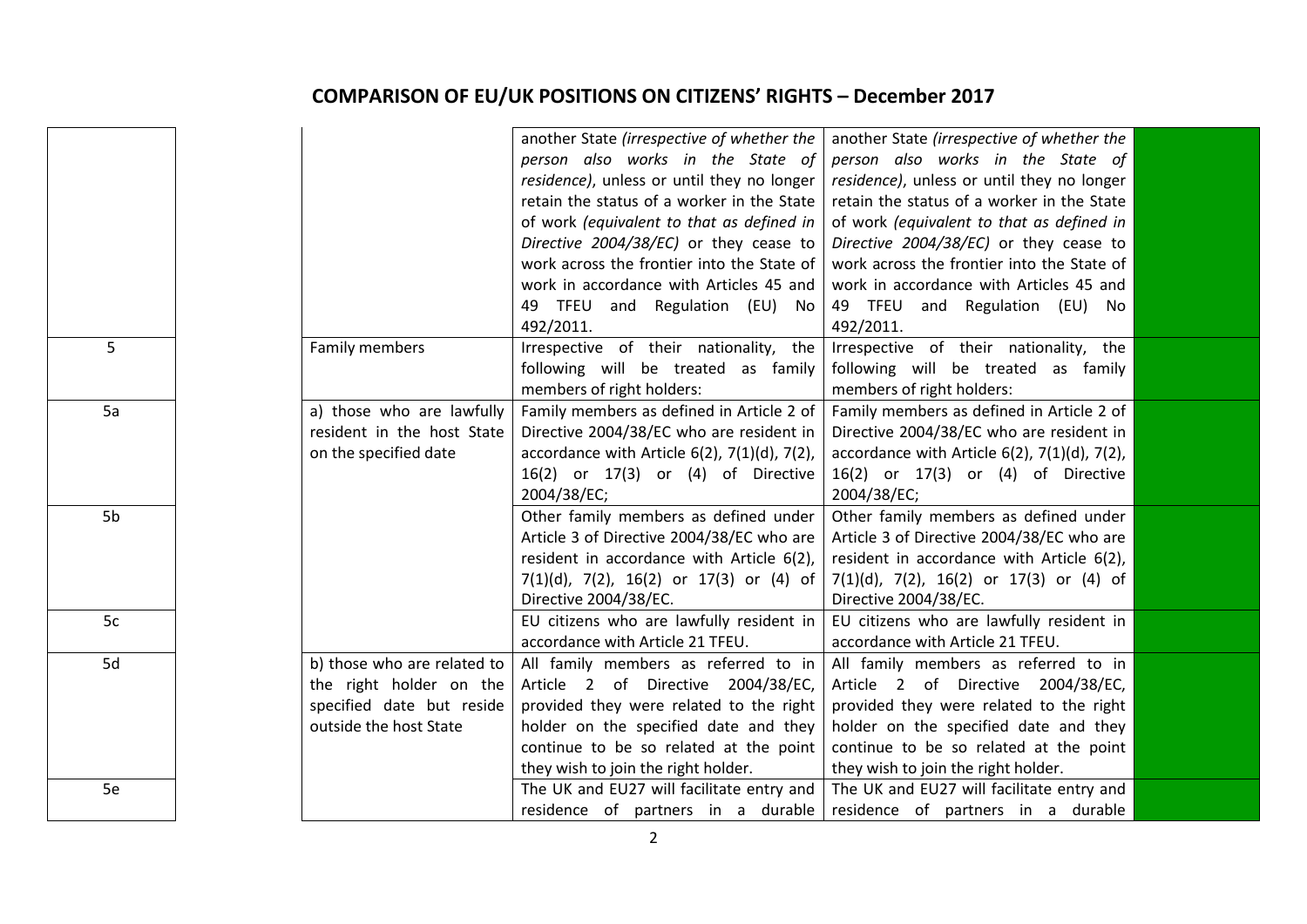|        |                             | relationship (Article 3(2)(b) of Directive  | relationship (Article 3(2)(b) of Directive  |  |
|--------|-----------------------------|---------------------------------------------|---------------------------------------------|--|
|        |                             | 2004/38/EC) after the specified date in     | 2004/38/EC) after the specified date in     |  |
|        |                             | accordance with national legislation if the | accordance with national legislation if the |  |
|        |                             | partners did not reside in the host State   | partners did not reside in the host State   |  |
|        |                             | on the specified date, the relationship     | on the specified date, the relationship     |  |
|        |                             | existed and was durable on the specified    | existed and was durable on the specified    |  |
|        |                             | date and continues to exist at the point    | date and continues to exist at the point    |  |
|        |                             | they wish to join the right holder.         | they wish to join the right holder.         |  |
| 5f     | those who<br>become<br>C)   | Children born, or legally adopted, after    | Children born, or legally adopted, after    |  |
|        | related to the right holder | the specified date, whether inside or       | the specified date, whether inside or       |  |
|        | after the specified date    | outside the host State, where:              | outside the host State, where:              |  |
| 5f(i)  |                             | the child is born to, or legally<br>$\circ$ | the child is born to, or legally<br>$\circ$ |  |
|        |                             | adopted by, parents who are both            | adopted by, parents who are both            |  |
|        |                             | protected by the Withdrawal                 | protected by the Withdrawal                 |  |
|        |                             | Agreement or where one parent is            | Agreement or where one parent is            |  |
|        |                             | by the Withdrawal<br>protected              | protected<br>by the Withdrawal              |  |
|        |                             | Agreement and the other is a                | Agreement and the other is a                |  |
|        |                             | national of the host State; or              | national of the host State; or              |  |
| 5f(ii) |                             | the child is born to, or legally<br>$\circ$ | the child is born to, or legally<br>$\circ$ |  |
|        |                             | adopted by, a parent who is                 | adopted by, a parent who is                 |  |
|        |                             | protected by the Withdrawal                 | protected by the Withdrawal                 |  |
|        |                             | Agreement and who has sole or               | Agreement and who has sole or               |  |
|        |                             | joint custody of the child under the        | joint custody of the child under the        |  |
|        |                             | applicable family law of a EU27             | applicable family law of a EU27             |  |
|        |                             | Member State or UK and without              | Member State or UK and without              |  |
|        |                             | prejudging the normal operation of          | prejudging the normal operation of          |  |
|        |                             | that law, in particular as regards the      | that law, in particular as regards the      |  |
|        |                             | best interests of the child.                | best interests of the child.                |  |
| 5g     |                             | The right to be joined by other family      | The right to be joined by other family      |  |
|        |                             | members, not specified above, after the     | members, not specified above, after the     |  |
|        |                             | specified date will be subject to national  | specified date will be subject to national  |  |
|        |                             | law.                                        | law.                                        |  |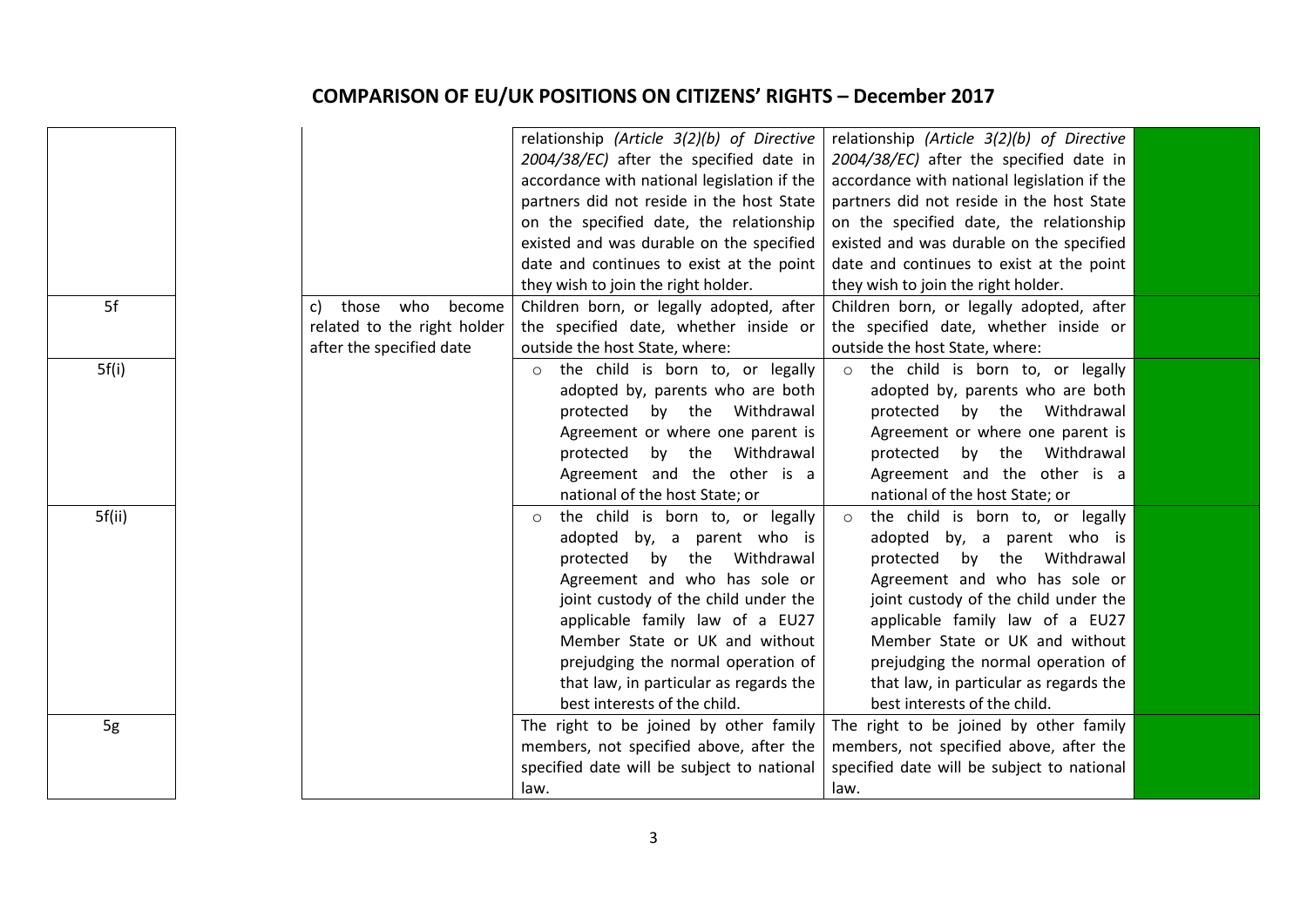| 6              |           | Change of status            | Rights under the Withdrawal Agreement        | Rights under the Withdrawal Agreement        |  |
|----------------|-----------|-----------------------------|----------------------------------------------|----------------------------------------------|--|
|                |           |                             | of EU/UK national family members are         | of EU/UK national family members are         |  |
|                |           |                             | maintained irrespective of changes in        | maintained irrespective of changes in        |  |
|                |           |                             | status (e.g. an EU citizen dependent child   | status (e.g. an EU citizen dependent child   |  |
|                |           |                             | becoming a worker, student, self-            | becoming a worker, student, self-            |  |
|                |           |                             | sufficient person or self-employed person).  | sufficient person or self-employed person).  |  |
| $\overline{7}$ |           | Retained right of residence | Family members with a retained right of      | Family members with a retained right of      |  |
|                |           |                             | residence who are lawfully resident in       | residence who are lawfully resident in       |  |
|                |           |                             | accordance with Article 12 and 13 of         | accordance with Article 12 and 13 of         |  |
|                |           |                             | Directive 2004/38/EC on the specified        | Directive 2004/38/EC on the specified        |  |
|                |           |                             | date will fall within the scope of the       | date will fall within the scope of the       |  |
|                |           |                             | Withdrawal Agreement.                        | Withdrawal Agreement.                        |  |
| 8              |           | Children and education      | Rights of EU child to pursue education       | Rights of EU child to pursue education       |  |
|                |           |                             | (based on judgments in cases C-200/02        | (based on judgments in cases C-200/02        |  |
|                |           |                             | Chen and C-480/08 Teixeira) protected for    | Chen and C-480/08 Teixeira) protected for    |  |
|                |           |                             | period of child's education.                 | period of child's education.                 |  |
| 9              | Residence | Eligibility criteria        | Permanent or temporary residence will        | Permanent or temporary residence will be     |  |
|                |           |                             | be granted in accordance with the            | granted in accordance with the objective     |  |
|                |           |                             | objective criteria established in the        | criteria established in the Withdrawal       |  |
|                |           |                             | Withdrawal Agreement (i.e. no discretion,    | Agreement (i.e. no discretion, unless in     |  |
|                |           |                             | unless in favour of the applicant).          | favour of the applicant).                    |  |
| 10             |           | Temporary residence         | Temporary residence will be granted on       | Temporary residence will be granted on       |  |
|                |           |                             | the basis of less than 5 years' residence to | the basis of less than 5 years' residence to |  |
|                |           |                             | those who fulfil the conditions of Article 6 | those who fulfil the conditions of Article 6 |  |
|                |           |                             | and 7 of Directive $2004/38/EC$ - right to   | and 7 of Directive 2004/38/EC - right to     |  |
|                |           |                             | change status (e.g. student to worker) will  | change status (e.g. student to worker) will  |  |
|                |           |                             | be maintained.                               | be maintained.                               |  |
| 11             |           | Continuity of residence     | Definition of continuity of residence as     | Definition of continuity of residence as     |  |
|                |           |                             | per Article 16 (3) and 21 of Directive       | per Article 16 (3) and 21 of Directive       |  |
|                |           |                             | 2004/38/EC (i.e. permitted absence of 6      | 2004/38/EC (i.e. permitted absence of 6      |  |
|                |           |                             | months in any 12 months or 12 months         | months in any 12 months or 12 months         |  |
|                |           |                             | for an important reason e.g. childbirth).    | for an important reason e.g. childbirth).    |  |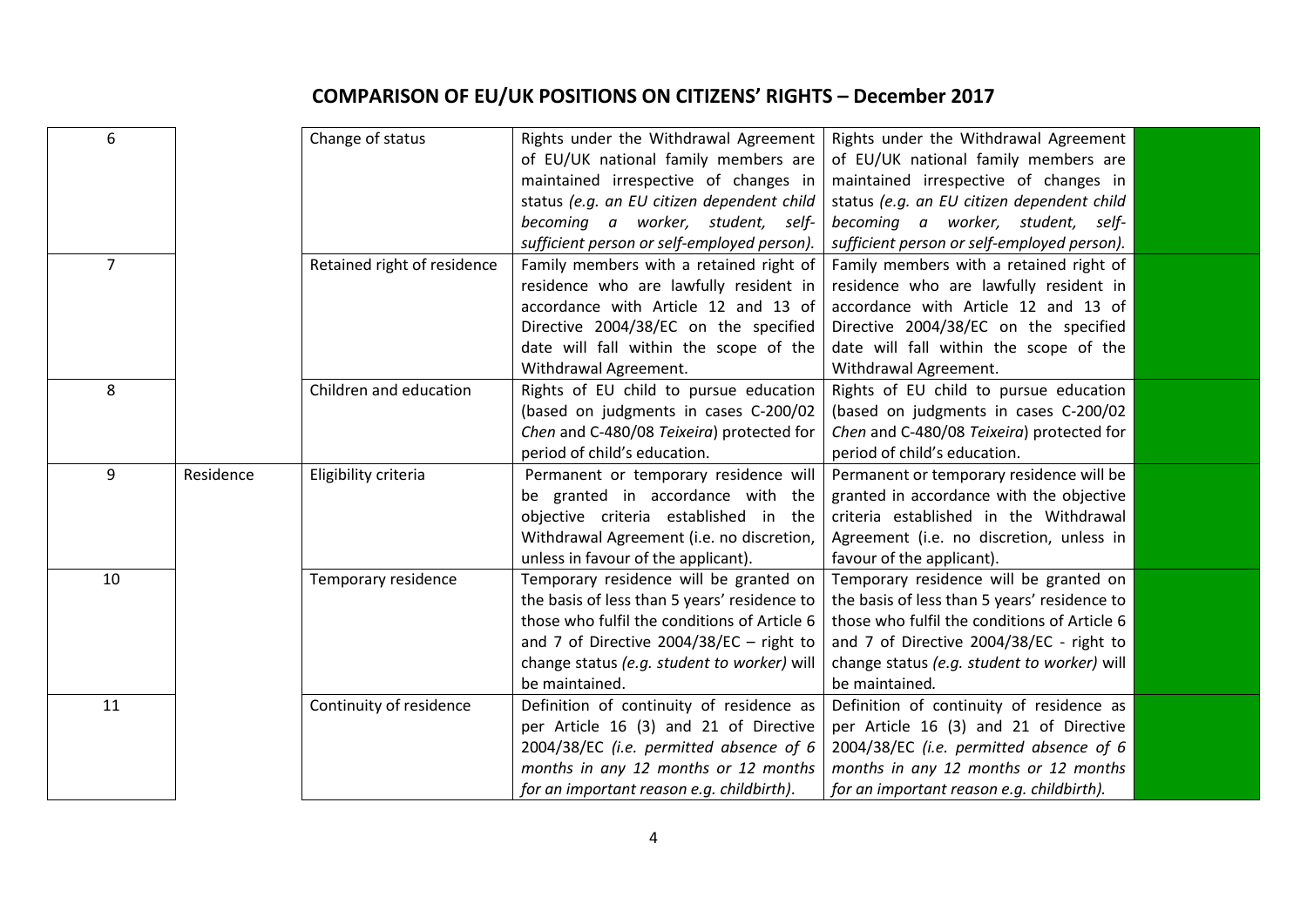| 12 | Permanent residence                               | Conditions for acquiring permanent<br>residence as per Article 16 of Directive<br>2004/38/EC (5 years of continuous and<br>lawful residence as a worker/self-<br>employed person, student, self-sufficient<br>person (Article 7(1)(b) of Directive<br>2004/38/EC), or family member thereof),<br>with periods of lawful residence prior to<br>the specified date included in the | Conditions for acquiring permanent<br>residence as per Article 16 of Directive<br>2004/38/EC (5 years of continuous and<br>lawful residence as a worker/self-<br>employed person, student, self-sufficient<br>person (Article 7(1)(b) of Directive<br>2004/38/EC), or family member thereof),<br>with periods of lawful residence prior to<br>the specified date included in the |  |
|----|---------------------------------------------------|----------------------------------------------------------------------------------------------------------------------------------------------------------------------------------------------------------------------------------------------------------------------------------------------------------------------------------------------------------------------------------|----------------------------------------------------------------------------------------------------------------------------------------------------------------------------------------------------------------------------------------------------------------------------------------------------------------------------------------------------------------------------------|--|
| 13 |                                                   | calculation of the five year condition.<br>Conditions for acquiring permanent<br>residence as per Articles 17 and 18 of<br>Directive 2004/38/EC (e.g. retired people,<br>permanent incapacity).                                                                                                                                                                                  | calculation of the five year condition.<br>Conditions for acquiring permanent<br>residence as per Article 17 and 18 of<br>Directive 2004/38/EC (e.g. retired people,<br>permanent incapacity).                                                                                                                                                                                   |  |
| 14 | of<br>Loss<br>permanent<br>residence              | Loss of permanent residence status after<br>absence for a period exceeding five<br>consecutive years.<br>States are not obliged, either under<br>Article 16 or other provisions of Directive<br>2004/38/EC, to terminate permanent<br>residence status whenever five years of<br>absence are exceeded.                                                                           | Loss of permanent residence/settled<br>status after absence for a period<br>exceeding five consecutive years.<br>States are not obliged, either under<br>Article 16 or other provisions of Directive<br>2004/38/EC, to terminate permanent<br>residence status whenever five years of<br>absence are exceeded.                                                                   |  |
| 15 | Criminality committed by<br>the specified date    | Any restrictions of rights on grounds of<br>public policy or security related to<br>conduct prior to the specified date of<br>persons covered by the Withdrawal<br>Agreement will be in accordance with<br>Chapter VI of Directive 2004/38/EC.                                                                                                                                   | Any restrictions of rights on grounds of<br>public policy or security related to<br>conduct prior to the specified date of<br>persons covered by the Withdrawal<br>Agreement will be in accordance with<br>Chapter VI of Directive 2004/38/EC.                                                                                                                                   |  |
| 16 | Criminality committed after<br>the specified date | Any restrictions of rights on grounds of<br>public policy or security related to<br>conduct after the specified date will be in<br>accordance with national law.                                                                                                                                                                                                                 | Any restrictions of rights on grounds of<br>public policy or security related to<br>conduct after the specified date will be in<br>accordance with national law.                                                                                                                                                                                                                 |  |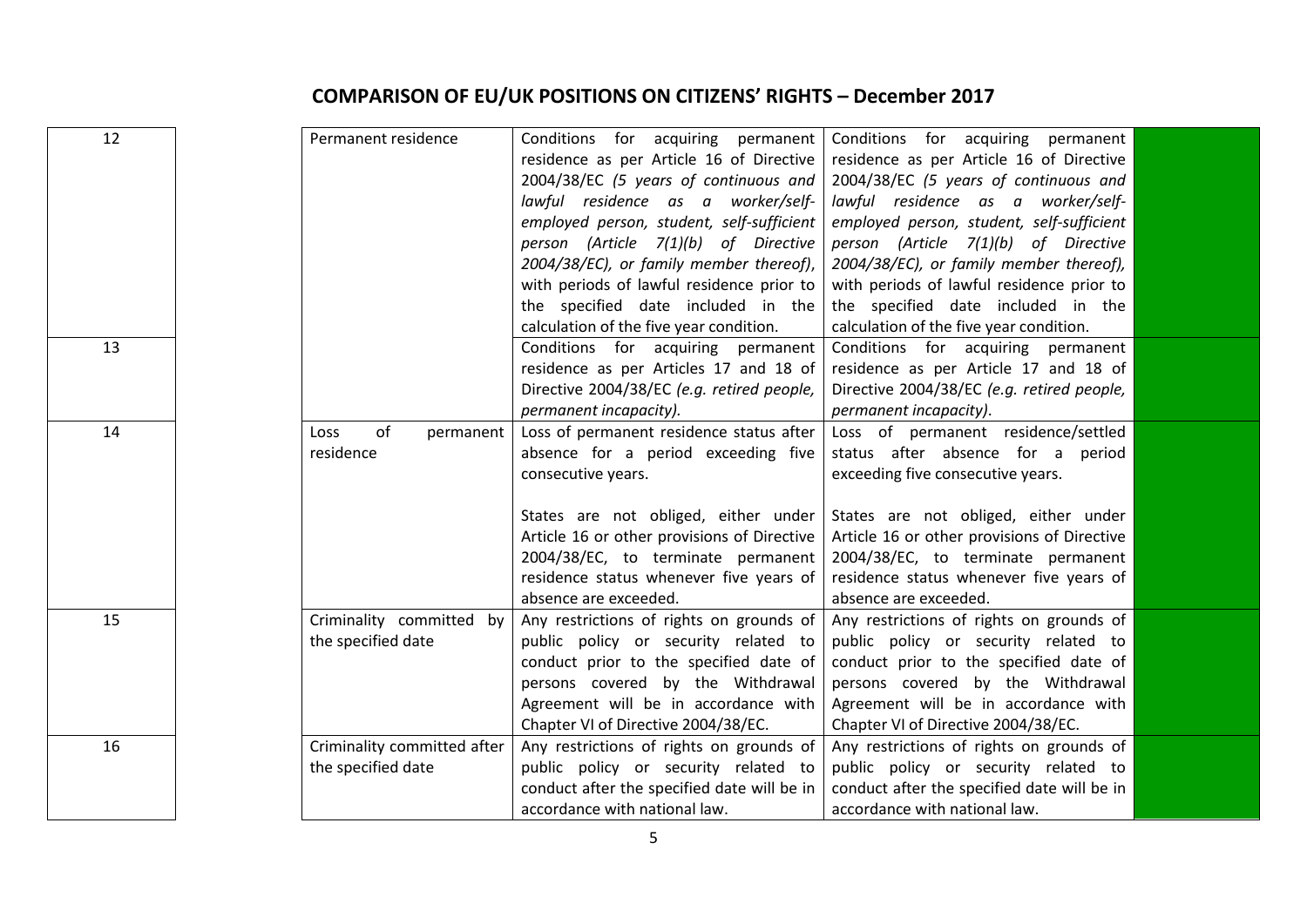| 17 | Abuse of<br>rights<br>and<br>fraudulent applications                   | The host State may adopt the necessary<br>measures to refuse, terminate or<br>withdraw any right conferred by the<br>Withdrawal Agreement in the case of<br>abuse of those rights or fraud as per<br>Article 35 of Directive 2004/38/EC.<br>Such measures should be subject to the<br>procedural safeguards provided for in row<br>18.                                                                                                                                                                                                                                                                                                                         | The host State may adopt the necessary<br>measures to refuse, terminate or<br>withdraw any right conferred by the<br>Withdrawal Agreement in the case of<br>abuse of those rights or fraud as per<br>Article 35 of Directive 2004/38/EC.<br>Such measures should be subject to the<br>procedural safeguards provided for in row<br>18.                                                                                                                                                                                                                                                                                                                         |  |
|----|------------------------------------------------------------------------|----------------------------------------------------------------------------------------------------------------------------------------------------------------------------------------------------------------------------------------------------------------------------------------------------------------------------------------------------------------------------------------------------------------------------------------------------------------------------------------------------------------------------------------------------------------------------------------------------------------------------------------------------------------|----------------------------------------------------------------------------------------------------------------------------------------------------------------------------------------------------------------------------------------------------------------------------------------------------------------------------------------------------------------------------------------------------------------------------------------------------------------------------------------------------------------------------------------------------------------------------------------------------------------------------------------------------------------|--|
| 18 | Procedural safeguards and<br>judicial redress                          | There will be safeguards in the<br>Agreement for a fair<br>Withdrawal<br>procedure, and decisions will be subject<br>to the redress mechanisms and judicial<br>controls provided in Articles 15 and 30 -<br>32 of Directive 2004/38/EC.                                                                                                                                                                                                                                                                                                                                                                                                                        | be safeguards<br>There will<br>the<br>in<br>Withdrawal Agreement for a<br>fair<br>procedure, and decisions will be subject<br>to the redress mechanisms and judicial<br>controls provided in Articles 15 and 30 -<br>32 of Directive 2004/38/EC.                                                                                                                                                                                                                                                                                                                                                                                                               |  |
| 19 | Associated rights, including<br>economic rights and equal<br>treatment | Individuals will maintain all their rights,<br>including equal treatment, within the<br>limits of Articles 18, 21, 45 and 49 TFEU,<br>Article 24 of Directive 2004/38/EC and<br>Regulation (EU) No 492/2011 including<br>rights of workers, self-employed, students<br>and economically inactive citizens with<br>respect to social security, social<br>assistance, health care, employment, self-<br>employment<br>and<br>managing<br>an<br>undertaking (for example, the right to<br>equal treatment in the participation in the<br>capital of EU companies or firms),<br>education (including higher education)<br>and training, social and tax advantages. | Individuals will maintain all their rights,<br>including equal treatment, within the<br>limits of Articles 18, 21, 45 and 49 TFEU,<br>Article 24 of Directive 2004/38/EC and<br>Regulation (EU) No 492/2011 including<br>rights of workers, self-employed, students<br>and economically inactive citizens with<br>respect to social security, social<br>assistance, health care, employment, self-<br>employment<br>and<br>managing<br>an<br>undertaking (for example, the right to<br>equal treatment in the participation in the<br>capital of EU companies or firms),<br>education (including higher education)<br>and training, social and tax advantages. |  |
| 20 | Duration of rights                                                     | Life-long protection for the right holder as<br>the<br>Withdrawal<br>guaranteed<br>by                                                                                                                                                                                                                                                                                                                                                                                                                                                                                                                                                                          | Life-long protection for the right holder as<br>guaranteed<br>the<br>Withdrawal<br>by                                                                                                                                                                                                                                                                                                                                                                                                                                                                                                                                                                          |  |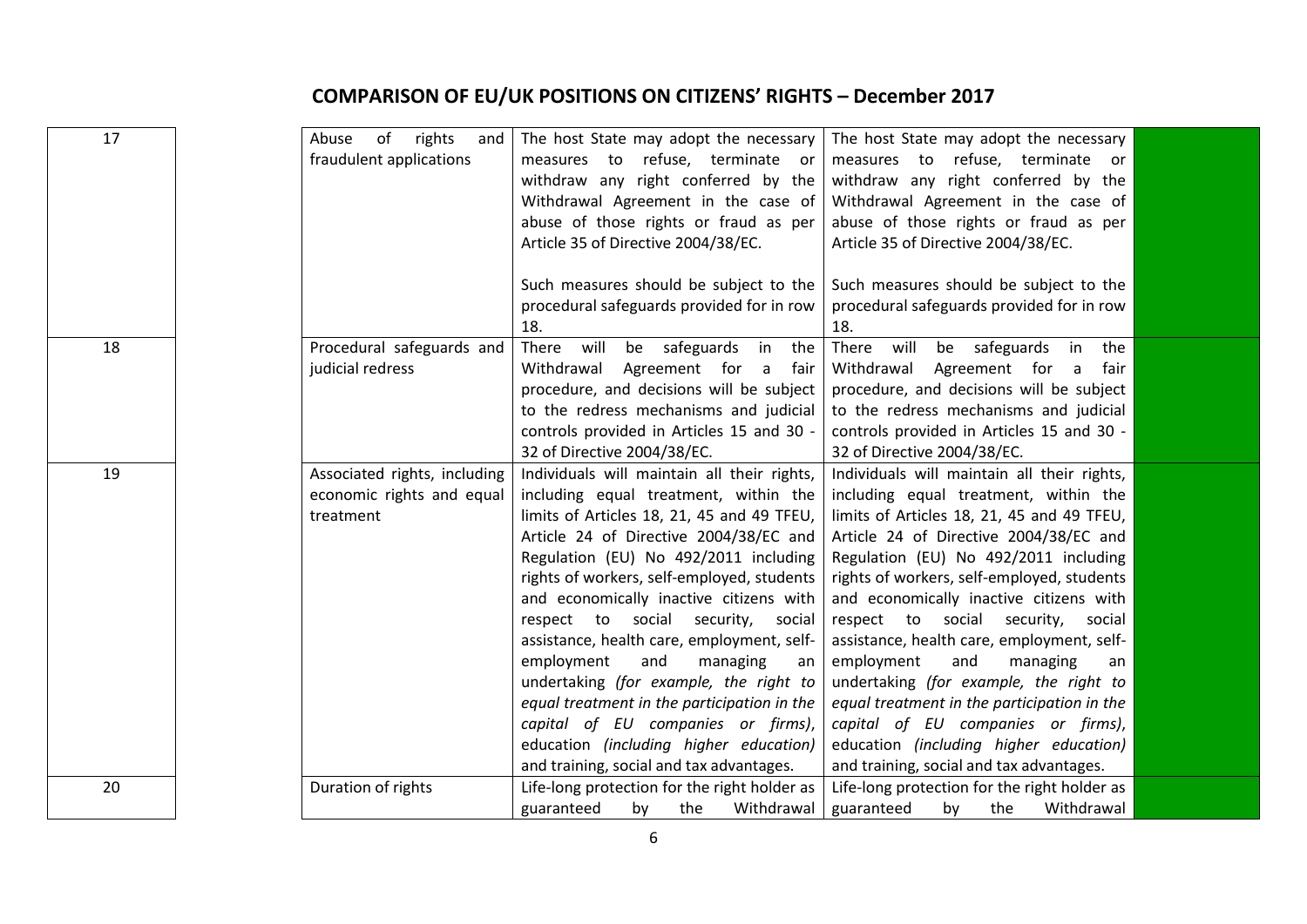|    |                              |                                                    | Agreement.                                                                                                                                                                                                                                                                                             | Agreement.                                                                                                                                                                                                                                                                                             |  |
|----|------------------------------|----------------------------------------------------|--------------------------------------------------------------------------------------------------------------------------------------------------------------------------------------------------------------------------------------------------------------------------------------------------------|--------------------------------------------------------------------------------------------------------------------------------------------------------------------------------------------------------------------------------------------------------------------------------------------------------|--|
| 21 |                              | More favourable treatment                          | More favourable national provisions can<br>apply in accordance with Article 37 of<br>Directive 2004/38/EC.                                                                                                                                                                                             | More favourable national provisions can<br>apply in accordance with Article 37 of<br>Directive 2004/38/EC.                                                                                                                                                                                             |  |
| 22 | Administrative<br>procedures | Administrative procedures<br>- declaratory system  | States can continue with the present<br>system under which entitlement to rights<br>under the Withdrawal Agreement is<br>conferred directly on beneficiaries by the<br>Withdrawal Agreement and is not<br>dependent upon their having fulfilled<br>administrative procedures.                          | States can continue with the present<br>system under which entitlement to rights<br>under the Withdrawal Agreement is<br>conferred directly on beneficiaries by the<br>Withdrawal Agreement and is not<br>dependent upon their having fulfilled<br>administrative procedures.                          |  |
|    |                              |                                                    | Possession of a residence document may<br>not be made a precondition for the<br>exercise of the entitlement, as it may be<br>attested by any other means of proof.                                                                                                                                     | Possession of a residence document may<br>not be made a precondition for the<br>exercise of the entitlement, as it may be<br>attested by any other means of proof.                                                                                                                                     |  |
| 23 |                              | Administrative procedures<br>- constitutive system | Alternatively, States can require persons<br>concerned to apply to obtain a status<br>conferring the rights of residence as<br>provided for by the Withdrawal<br>Agreement and be issued with a<br>residence document attesting to the<br>existence of that right.                                     | Alternatively, States can require persons<br>concerned to apply to obtain a status<br>conferring the rights of residence as<br>provided for by the Withdrawal<br>Agreement and be issued with a<br>residence document attesting to the<br>existence of that right.                                     |  |
|    |                              |                                                    | Where the host State requires persons<br>concerned to apply for a status, no status<br>is obtained if no successful application is<br>made, subject to the paragraph below.<br>Where an application is required to<br>obtain status, adequate time of at least<br>two years must be allowed to persons | Where the host State requires persons<br>concerned to apply for a status, no status<br>is obtained if no successful application is<br>made, subject to the paragraph below.<br>Where an application is required to<br>obtain status, adequate time of at least<br>two years must be allowed to persons |  |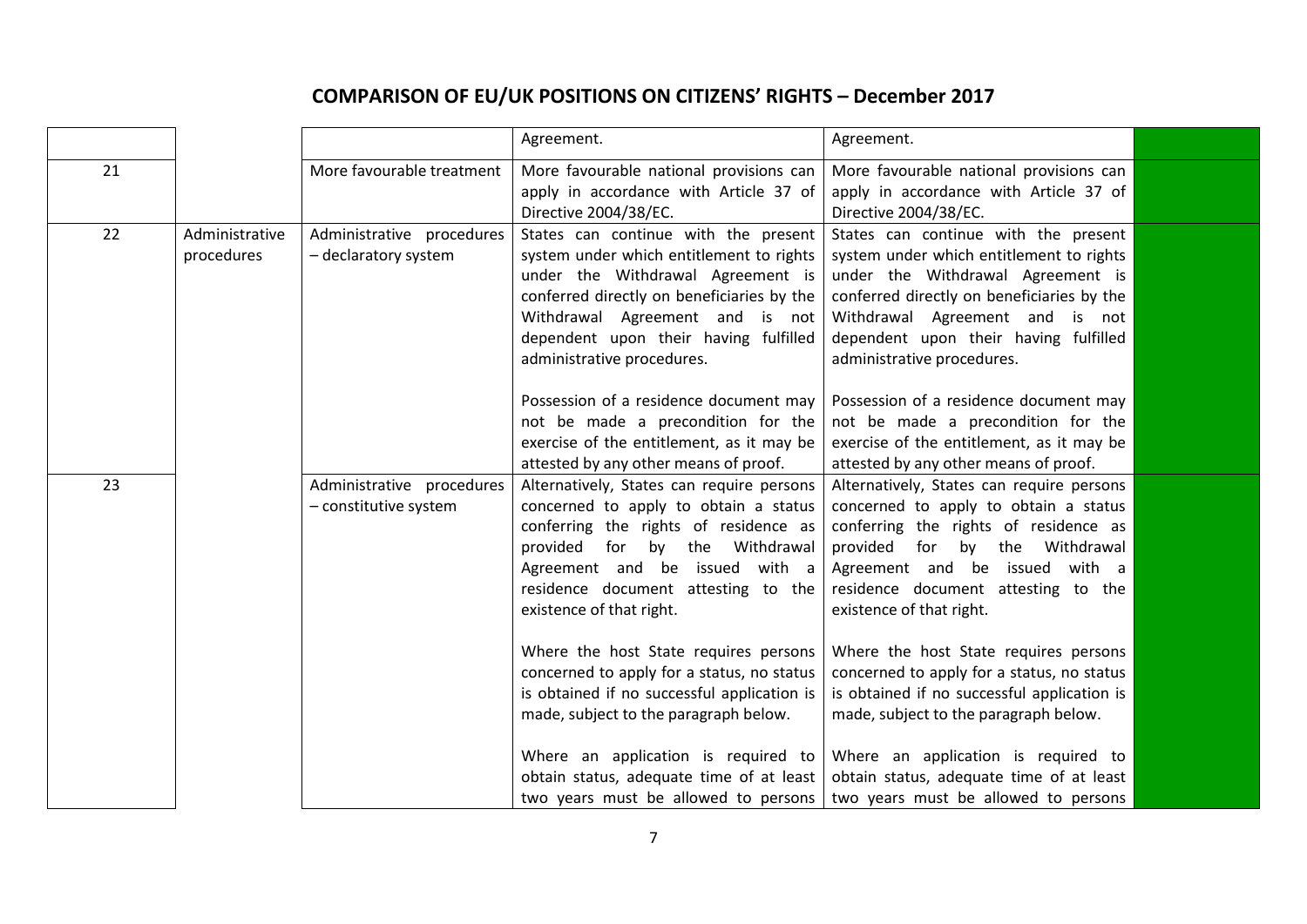|    |                           | Withdrawal<br>within scope of the            | within scope of the<br>Withdrawal            |  |
|----|---------------------------|----------------------------------------------|----------------------------------------------|--|
|    |                           | Agreement to submit their applications.      | Agreement to submit their applications.      |  |
|    |                           | During this time period, they will enjoy     | During this time period, they will enjoy     |  |
|    |                           | the rights conferred by the Withdrawal       | the rights conferred by the Withdrawal       |  |
|    |                           | Agreement.                                   | Agreement.                                   |  |
| 24 | Administrative procedures | Administrative<br>procedures<br>for          | Administrative<br>procedures<br>for          |  |
|    | in general                | applications for status will be transparent, | applications for status will be transparent, |  |
|    |                           | smooth and streamlined.                      | smooth and streamlined.                      |  |
| 25 |                           | The Withdrawal Agreement will specify        | The Withdrawal Agreement will specify        |  |
|    |                           | that the host States cannot require          | that the host States cannot require          |  |
|    |                           | anything more than is strictly necessary     | anything more than is strictly necessary     |  |
|    |                           | and proportionate to determine whether       | and proportionate to determine whether       |  |
|    |                           | the criteria have been met. The              | the criteria have been met. The              |  |
|    |                           | Withdrawal Agreement will contain            | Withdrawal Agreement will contain            |  |
|    |                           | provisions that follow a similar approach    | provisions that follow a similar approach    |  |
|    |                           | provisions on evidential<br>the<br>to        | to the<br>provisions on evidential           |  |
|    |                           | requirements in Directive 2004/38/EC.        | requirements in Directive 2004/38/EC.        |  |
| 26 |                           | The host State will avoid any unnecessary    | The host State will avoid any unnecessary    |  |
|    |                           | administrative burdens.                      | administrative burdens.                      |  |
| 27 |                           | Application forms will be short, simple,     | Application forms will be short, simple,     |  |
|    |                           | user friendly and adjusted to the context    | user friendly and adjusted to the context    |  |
|    |                           | of the Withdrawal Agreement.                 | of the Withdrawal Agreement.                 |  |
| 28 |                           | Competent authorities will give applicants   | Competent authorities will give applicants   |  |
|    |                           | the opportunity to furnish supplementary     | the opportunity to furnish supplementary     |  |
|    |                           | evidence or remedy any deficiencies          | evidence or remedy any deficiencies          |  |
|    |                           | where it appears a simple omission has       | where it appears a simple omission has       |  |
|    |                           | taken place. A principle of evidential       | taken place. A principle of evidential       |  |
|    |                           | flexibility will apply, enabling competent   | flexibility will apply, enabling competent   |  |
|    |                           | authorities to exercise discretion in favour | authorities to exercise discretion in favour |  |
|    |                           | of the applicant where appropriate.          | of the applicant where appropriate.          |  |
| 29 |                           | The host State will work with the            | The host State will work with the            |  |
|    |                           | applicants to help them prove their          | applicants to help them prove their          |  |
|    |                           | eligibility<br>under<br>the<br>Withdrawal    | eligibility<br>under<br>the<br>Withdrawal    |  |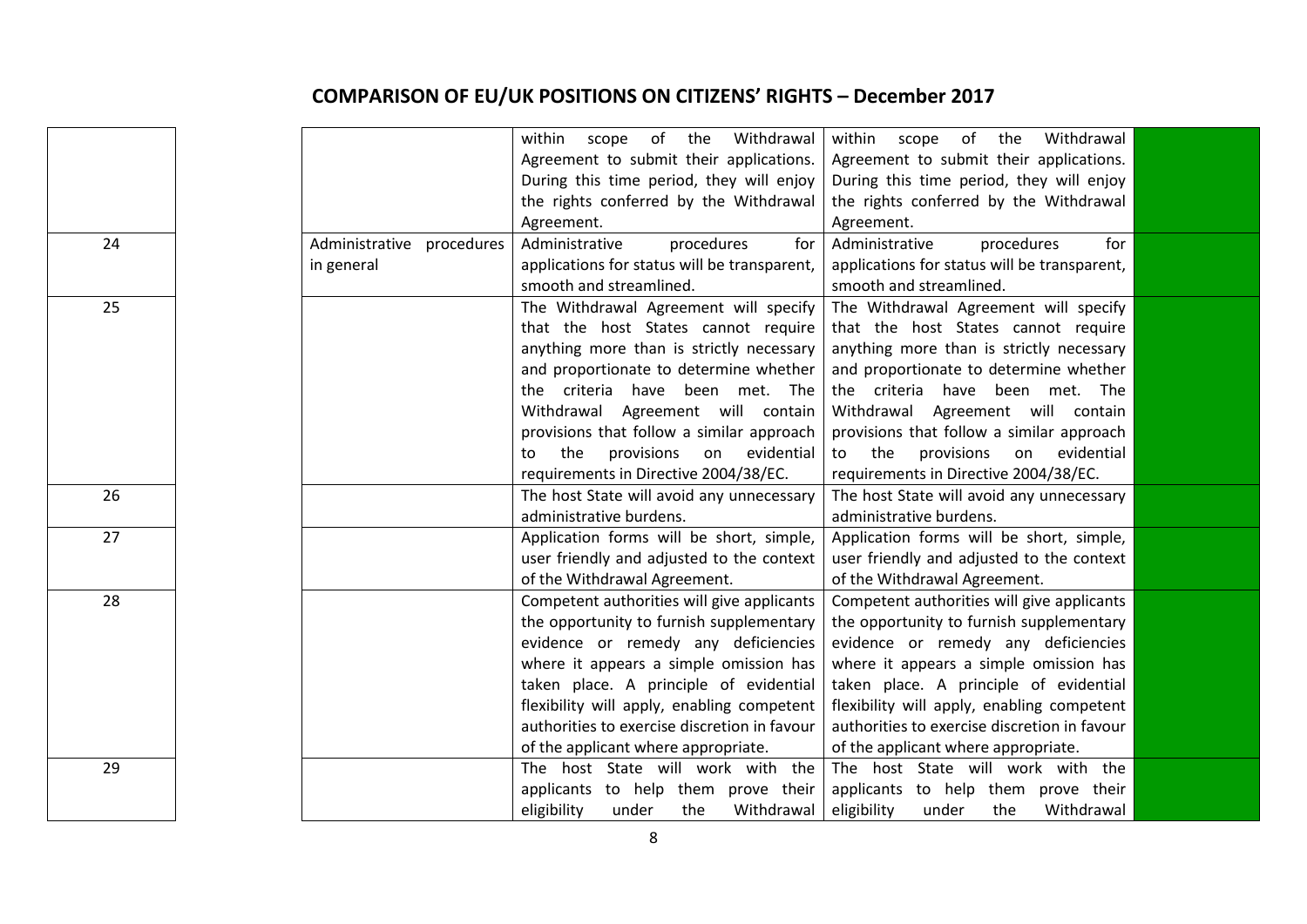|    |                             | Agreement and to avoid any errors or          | Agreement and to avoid any errors or          |  |
|----|-----------------------------|-----------------------------------------------|-----------------------------------------------|--|
|    |                             | omissions that may impact on the              | omissions that may impact on the              |  |
|    |                             | application decision.                         | application decision.                         |  |
| 30 |                             | Applications made by families at the same     | Applications made by families at the same     |  |
|    |                             | time will be considered together.             | time will be considered together.             |  |
| 31 | Safeguards<br>related<br>to | Decisions taken under the procedure for       | Decisions taken under the procedure for       |  |
|    | decision-making procedure   | obtaining status under the Withdrawal         | obtaining status under the Withdrawal         |  |
|    |                             | Agreement will be made in accordance          | Agreement will be made in accordance          |  |
|    |                             | with objective criteria established in the    | with objective criteria established in the    |  |
|    |                             | Withdrawal Agreement.                         | Withdrawal Agreement.                         |  |
| 32 |                             | There will be no discretion to refuse         | There will be no discretion to refuse         |  |
|    |                             | status other than for reasons allowed by      | status other than for reasons allowed by      |  |
|    |                             | Withdrawal<br>Agreement,<br>the<br>but        | Withdrawal<br>Agreement,<br>the<br>but        |  |
|    |                             | discretion can be exercised in favour of      | discretion can be exercised in favour of      |  |
|    |                             | the applicant.                                | the applicant.                                |  |
| 33 |                             | A proportionate approach will be taken to     | A proportionate approach will be taken to     |  |
|    |                             | those who miss the deadline for               | those who miss the deadline for               |  |
|    |                             | application where there is a good reason.     | application where there is a good reason.     |  |
| 34 |                             | Decisions of national authorities and         | Decisions of national authorities and         |  |
|    |                             | courts will be subject to the redress         | courts will be subject to the redress         |  |
|    |                             | mechanisms<br>and<br>judicial<br>controls     | mechanisms<br>and judicial<br>controls        |  |
|    |                             | provided in Directive 2004/38/EC.             | provided in Directive 2004/38/EC.             |  |
| 35 |                             | The Citizens' Rights part of the              | The Citizens' Rights part of the              |  |
|    |                             | Withdrawal Agreement will apply to the        | Withdrawal Agreement will apply to the        |  |
|    |                             | applicants who sought judicial redress        | applicants who sought judicial redress        |  |
|    |                             | against rejection of their applications until | against rejection of their applications until |  |
|    |                             | the decision becomes final. This is without   | the decision becomes final. This is without   |  |
|    |                             | prejudice to the right of the host State to   | prejudice to the right of the host state to   |  |
|    |                             | remove applicants from the territory          | remove applicants from the territory          |  |
|    |                             | under the conditions set out in Directive     | under the conditions set out in Directive     |  |
|    |                             | 2004/38/EC, in particular Articles 31 and     | 2004/38/EC, in particular Articles 31 and     |  |
|    |                             | 35, even before a final judgment has been     | 35, even before a final judgment has been     |  |
|    |                             | handed down in case of judicial redress       | handed down in case of judicial redress       |  |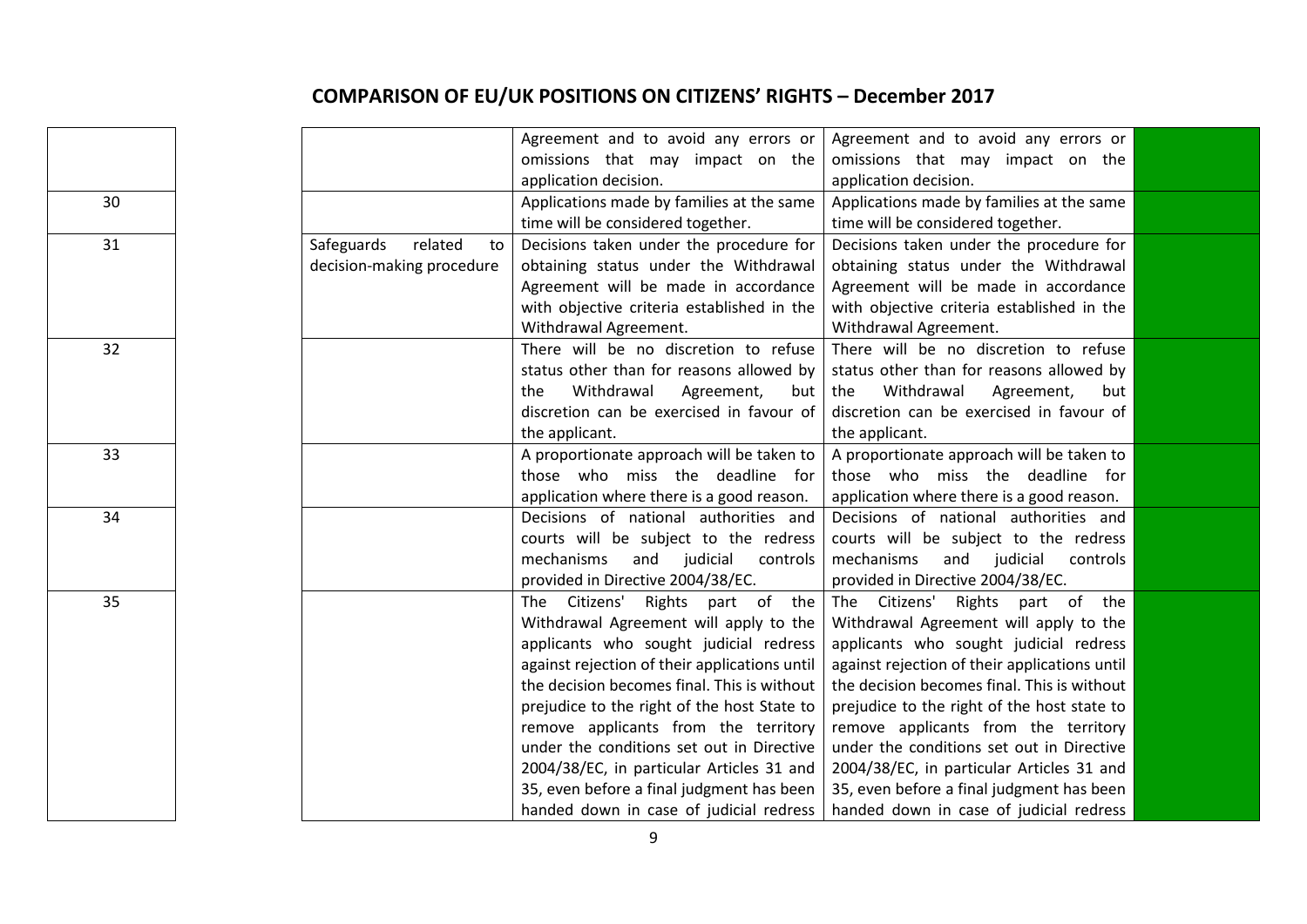|    |                           | sought against any rejection of their        | sought against any rejection of their        |  |
|----|---------------------------|----------------------------------------------|----------------------------------------------|--|
|    |                           | applications.                                | applications.                                |  |
| 36 | holders<br>of<br>Current  | In order to obtain status under the          | In order to obtain status under the          |  |
|    | residence<br>permanent    | Withdrawal Agreement by application,         | Withdrawal Agreement by application,         |  |
|    | certificate               | those already holding a valid permanent      | those already holding a valid permanent      |  |
|    |                           | residence document issued under EU law       | residence document issued under EU law       |  |
|    |                           | on the specified date will have that         | on the specified date will have that         |  |
|    |                           | document converted into the new              | document converted into the new              |  |
|    |                           | document free of charge, subject to          | document free of charge, subject to          |  |
|    |                           | verification of identity, a criminality and  | verification of identity, a criminality and  |  |
|    |                           | security check and confirmation of           | security check and confirmation of           |  |
|    |                           | ongoing residence.                           | ongoing residence.                           |  |
|    |                           |                                              |                                              |  |
|    |                           | This includes beneficiaries of the           | This includes beneficiaries<br>of<br>the     |  |
|    |                           | Withdrawal Agreement who hold valid          | Withdrawal Agreement who hold valid          |  |
|    |                           | domestic<br>immigration<br>documents         | domestic<br>immigration<br>documents         |  |
|    |                           | conferring a permanent right to reside in    | conferring a permanent right to reside in    |  |
|    |                           | the host State, such as UK Indefinite        | the host State, such as UK Indefinite        |  |
|    |                           | Leave to Remain (ILR) status.                | Leave to Remain (ILR) status.                |  |
| 37 | Administrative procedures | Systematic criminality and security checks   | Systematic criminality and security checks   |  |
|    | - criminality checks      | $can$ – in the specific context of acquiring | $can$ – in the specific context of acquiring |  |
|    |                           | status under the Withdrawal Agreement -      | status under the Withdrawal Agreement -      |  |
|    |                           | be carried out on all applicants for status  | be carried out on all applicants for status  |  |
|    |                           | under the Agreement. The applicants can      | under the Agreement. The applicants can      |  |
|    |                           | be asked to declare criminality. Any         | be asked to declare criminality. Any         |  |
|    |                           | consequences arising from such checks        | consequences arising from such checks        |  |
|    |                           | and declarations will be subject to the      | and declarations will be subject to the      |  |
|    |                           | procedures in row 23.                        | procedures in row 23.                        |  |
| 38 | requirements<br>ID<br>for | As per Directive 2004/38/EC - valid          | As per Directive 2004/38/EC - valid          |  |
|    | documentation<br>as<br>a  | passport or national identity card.          | passport or national identity card.          |  |
|    | of<br>beneficiary<br>the  |                                              |                                              |  |
|    | Withdrawal Agreement      | Biometric information (photo) may be         | Biometric information (photo) may be         |  |
|    |                           | required for UK nationals and EU citizens.   | required for UK nationals and EU citizens.   |  |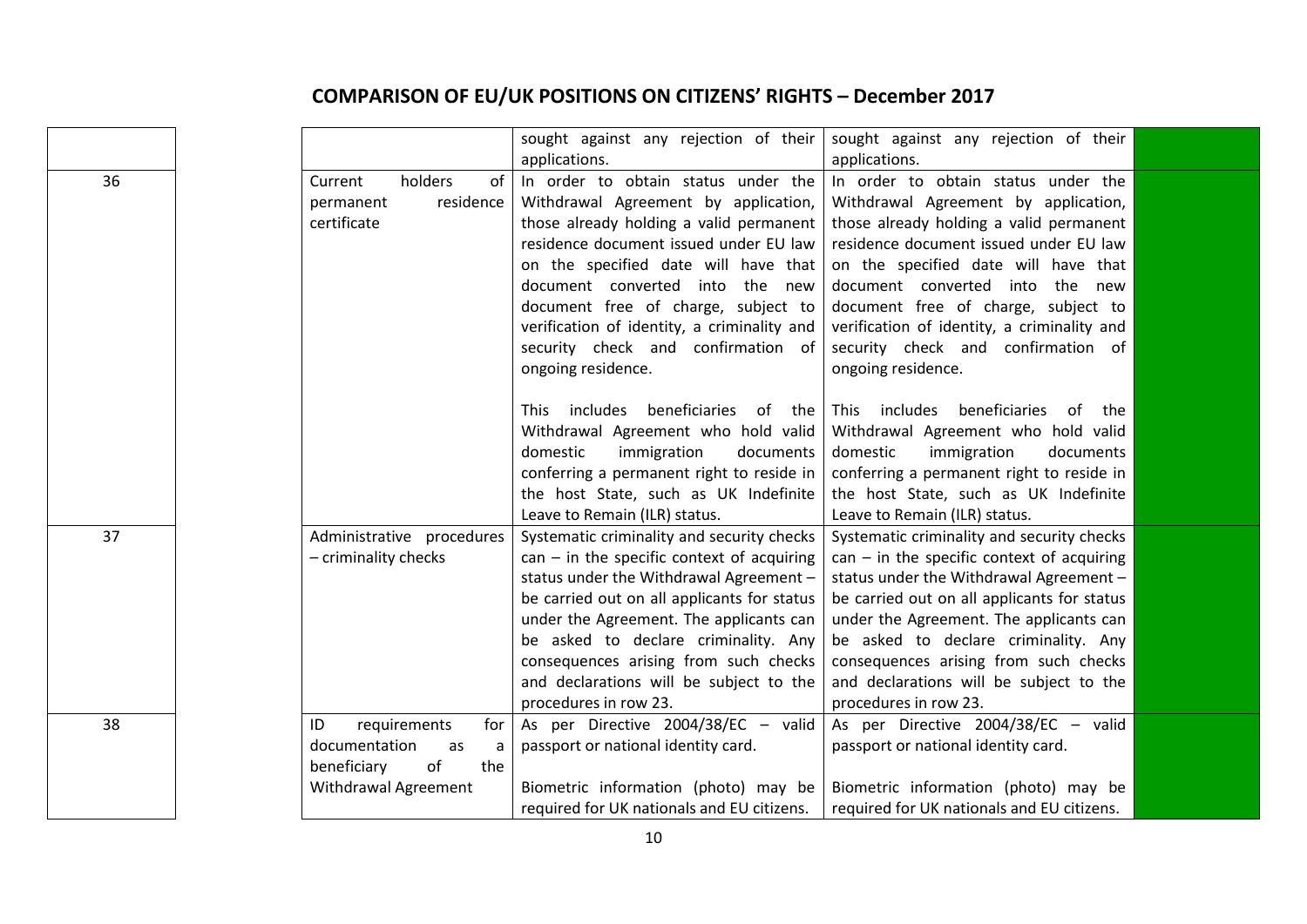| 39 |                 | Fees for documentation      | Free of charge or for a charge not<br>exceeding that imposed on nationals for<br>issuing of similar documents. | Free of charge or for a charge not<br>exceeding that imposed on nationals for<br>issuing of similar documents. |  |
|----|-----------------|-----------------------------|----------------------------------------------------------------------------------------------------------------|----------------------------------------------------------------------------------------------------------------|--|
|    |                 |                             | Current holders of permanent residence<br>documents and beneficiaries of the                                   | Current holders of permanent residence<br>documents and beneficiaries of the                                   |  |
|    |                 |                             | Withdrawal Agreement who hold a valid                                                                          | Withdrawal Agreement who hold a valid                                                                          |  |
|    |                 |                             | document conferring a permanent right                                                                          | document conferring a permanent right                                                                          |  |
|    |                 |                             | to reside in the host State (such as                                                                           | to reside in the host State (such as                                                                           |  |
|    |                 |                             | Indefinite Leave to Remain in the UK) to                                                                       | Indefinite Leave to Remain in the UK) to                                                                       |  |
|    |                 |                             | exchange for updated documentation                                                                             | exchange for updated documentation                                                                             |  |
|    |                 |                             | free of charge.                                                                                                | free of charge.                                                                                                |  |
| 40 | Social security | Personal scope <sup>1</sup> | Persons within the personal scope of                                                                           | Persons within the personal scope of                                                                           |  |
|    | coordination    |                             | Regulation (EC) No 883/2004 as covered                                                                         | Regulation (EC) No 883/2004 as covered                                                                         |  |
|    |                 |                             | in Article 2 who on the specified date are                                                                     | in Article 2 who on the specified date are                                                                     |  |
|    |                 |                             | or have been subject to the legislation of                                                                     | or have been subject to the legislation of                                                                     |  |
|    |                 |                             | an EU27 Member State for UK nationals,                                                                         | an EU27 Member State for UK nationals,                                                                         |  |
|    |                 |                             | or UK legislation for EU27 citizens, and                                                                       | or UK legislation for EU27 citizens, and                                                                       |  |
|    |                 |                             | EU27 and UK nationals within the                                                                               | EU27 and UK nationals within the                                                                               |  |
|    |                 |                             | personal scope of the agreement by                                                                             | personal scope of the agreement by                                                                             |  |
|    |                 |                             | virtue of residence.                                                                                           | virtue of residence.                                                                                           |  |
| 41 |                 | Past residence and work     | EU and UK citizens having worked or                                                                            | EU and UK citizens having worked or                                                                            |  |
|    |                 |                             | resided in the EU27/UK in the past will,                                                                       | resided in the EU27/UK in the past will,                                                                       |  |
|    |                 |                             | for the purposes of aggregation of periods                                                                     | for the purposes of aggregation of periods                                                                     |  |
|    |                 |                             | of social security insurance, including                                                                        | of social security insurance, including                                                                        |  |
|    |                 |                             | rights flowing from such periods, in                                                                           | rights flowing from such periods, in                                                                           |  |
|    |                 |                             | accordance with Regulation (EC) No                                                                             | accordance with Regulation (EC) No                                                                             |  |
|    |                 |                             | 883/2004 be covered by the Withdrawal<br>Agreement.                                                            | 883/2004 be covered by the Withdrawal<br>Agreement.                                                            |  |
| 42 |                 | future<br>Past<br>and       | Contributions both before and after the                                                                        | Contributions both before and after the                                                                        |  |
|    |                 |                             |                                                                                                                |                                                                                                                |  |

 $\frac{1}{1}$ This includes stateless persons and refugees *(Article 2(2) of Regulation (EC) No 883/2004)*.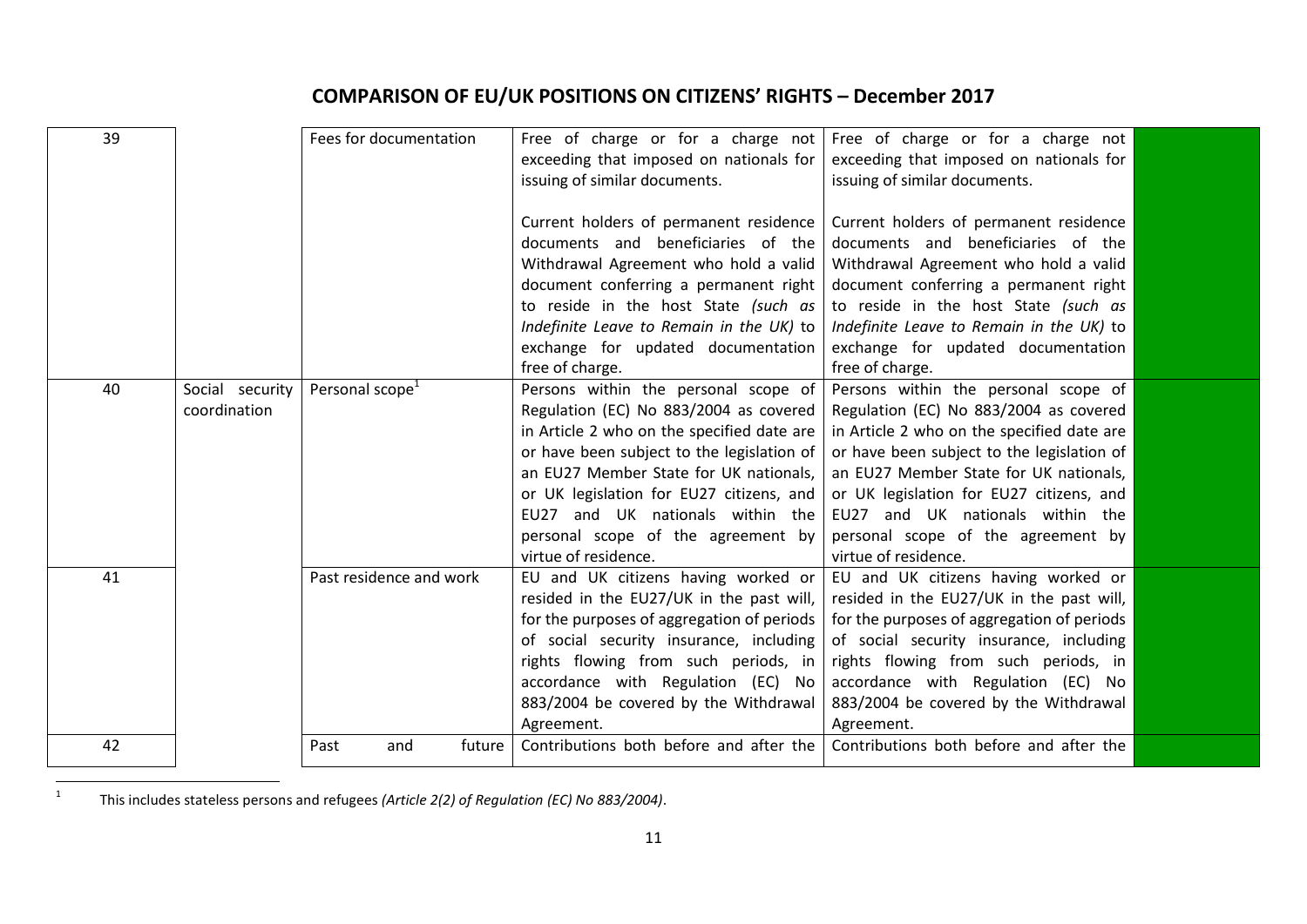|    | contributions - Aggregation                        | specified date in the EU27 and the UK will  | specified date in the EU27 and the UK will  |  |
|----|----------------------------------------------------|---------------------------------------------|---------------------------------------------|--|
|    | under the<br>Withdrawal                            | be recognised for those covered by the      | be recognised for those covered by the      |  |
|    | Agreement                                          | Withdrawal Agreement.                       | Withdrawal Agreement.                       |  |
| 43 | Equal treatment                                    | Equal treatment under the conditions set    | Equal treatment under the conditions set    |  |
|    |                                                    | out in EU law.                              | out in EU law.                              |  |
| 44 | <b>Benefits</b>                                    | All those referred to in Regulation (EC) No | All those referred to in Regulation (EC) No |  |
|    |                                                    | 883/2004.                                   | 883/2004.                                   |  |
| 45 | <b>Benefits</b><br>of<br>export                    | Lifetime export under conditions in         | Lifetime export under conditions in         |  |
|    | benefits                                           | Regulation (EC) No 883/2004, including      | Regulation (EC) No 883/2004, including      |  |
|    |                                                    | lifetime export of uprated pensions.        | lifetime export of uprated pensions.        |  |
| 46 | Healthcare - material scope                        | The rules for healthcare will follow        | The rules for healthcare will follow        |  |
|    |                                                    | Regulations (EC) No 883/2004<br>and         | Regulations (EC) No 883/2004<br>and         |  |
|    |                                                    | 987/2009.                                   | 987/2009.                                   |  |
|    |                                                    |                                             |                                             |  |
|    |                                                    |                                             | For instance, responsibility for funding    |  |
|    |                                                    |                                             | healthcare lies with the competent          |  |
|    |                                                    |                                             | authority for State Pensions.               |  |
| 47 | Healthcare<br>personal<br>$\overline{\phantom{m}}$ | Persons whose competent State is the UK     | Persons whose competent State is the UK     |  |
|    | scope                                              | and are in the EU27 on the specified date   | and are in the EU27 on the specified date   |  |
|    |                                                    | (and vice versa) - whether on a             | (and vice versa) - whether on a             |  |
|    |                                                    | temporary stay or resident - continue to    | temporary stay or resident - continue to    |  |
|    |                                                    | be eligible for healthcare reimbursement,   | be eligible for healthcare reimbursement,   |  |
|    |                                                    | including under the EHIC scheme, as long    | including under the EHIC scheme, as long    |  |
|    |                                                    | as that stay or residence position          | as that stay or residence position          |  |
|    |                                                    | continues.                                  | continues.                                  |  |
|    |                                                    |                                             |                                             |  |
|    |                                                    | This includes, for instance, EU27 citizens  | This includes, for instance, EU27 citizens  |  |
|    |                                                    | working in the UK on the specified date     | working in the UK on the specified date     |  |
|    |                                                    | (and vice versa for UK nationals in the     | (and vice versa for UK nationals in the     |  |
|    |                                                    | EU27); EU27 pensioners living in the UK     | EU27); EU27 pensioners living in the UK     |  |
|    |                                                    | on the specified date (and vice versa); and | on the specified date (and vice versa); and |  |
|    |                                                    | EU27 nationals studying in the UK on the    | EU27 nationals studying in the UK on the    |  |
|    |                                                    | specified date (and vice versa).            | specified date (and vice versa).            |  |
|    |                                                    |                                             |                                             |  |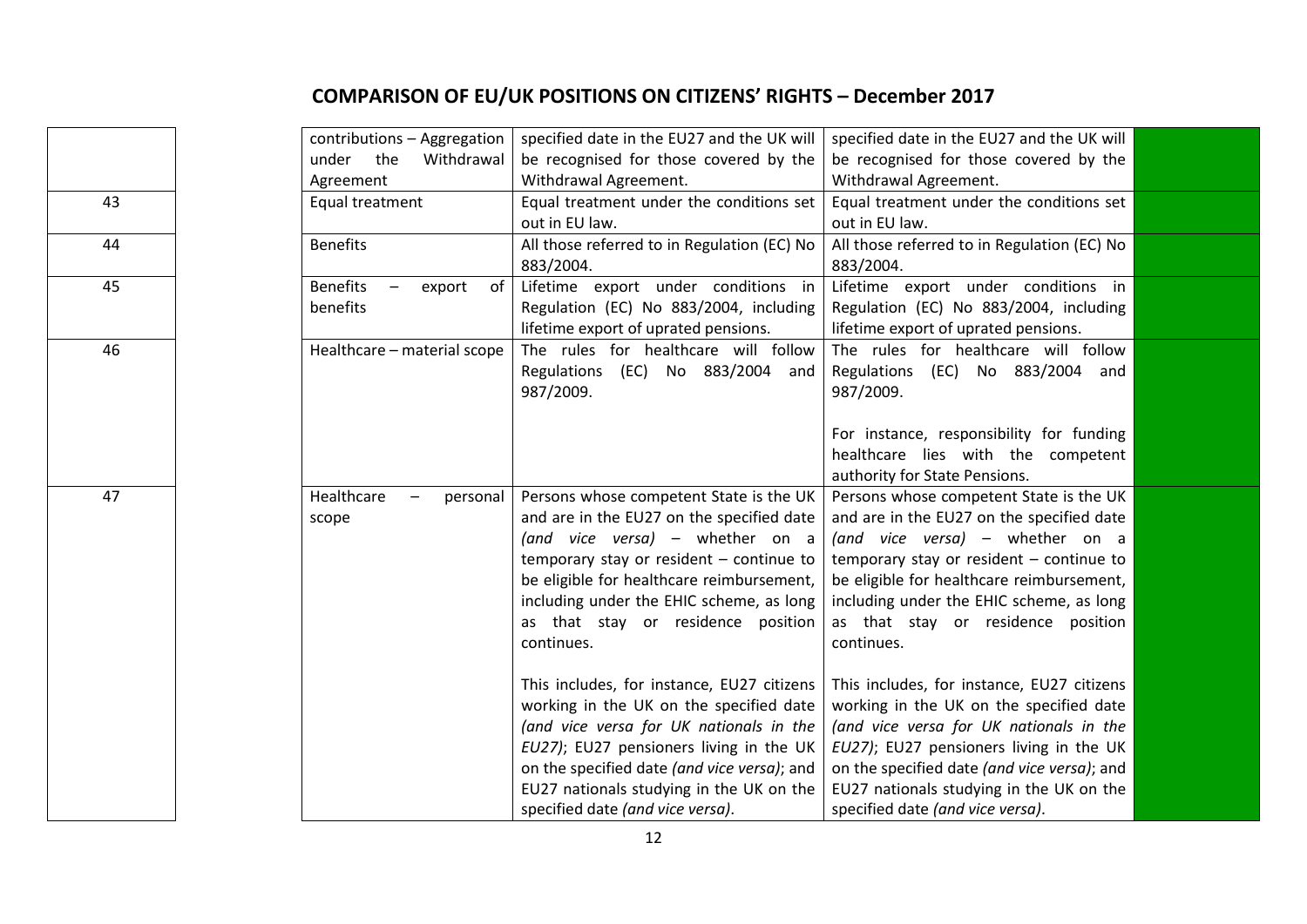|    |                                |                            | The Withdrawal Agreement also covers<br>entitlement to healthcare reimbursement<br>under the S1 scheme that arises by virtue<br>of past residence or work, in accordance<br>with the personal scope of the agreement<br>in relation to social security rights.                         | The Withdrawal Agreement also covers<br>entitlement to healthcare reimbursement<br>under the S1 scheme that arises by virtue<br>of past residence or work, in accordance<br>with the personal scope of the agreement<br>in relation to social security rights.                         |  |
|----|--------------------------------|----------------------------|----------------------------------------------------------------------------------------------------------------------------------------------------------------------------------------------------------------------------------------------------------------------------------------|----------------------------------------------------------------------------------------------------------------------------------------------------------------------------------------------------------------------------------------------------------------------------------------|--|
|    |                                |                            | It will also protect the position of people<br>who are undertaking a course of<br>treatment started before the specified<br>date for the duration of that treatment                                                                                                                    | It will also protect the position of people<br>who are undertaking a course of<br>treatment started before the specified<br>date for the duration of that treatment                                                                                                                    |  |
|    |                                |                            | course, irrespective of residence.                                                                                                                                                                                                                                                     | course, irrespective of residence.                                                                                                                                                                                                                                                     |  |
| 48 |                                | Coordination principles    | All other coordination principles of<br>Regulation (EC) No 883/2004.                                                                                                                                                                                                                   | All other coordination principles of<br>Regulation (EC) No 883/2004.                                                                                                                                                                                                                   |  |
| 49 |                                | Administrative cooperation | Cooperation between national authorities<br>as set out in Regulations (EC) No<br>883/2004 and 987/2009.                                                                                                                                                                                | Cooperation between national authorities<br>as set out in Regulations (EC) No<br>883/2004 and 987/2009.                                                                                                                                                                                |  |
| 50 |                                |                            | For rights and obligations set out in<br>Regulations (EC) No 883/2004 and<br>987/2009 on the coordination of social<br>security systems, a mechanism should be<br>established to decide jointly on the<br>incorporation of future amendments to<br>those regulations in the Withdrawal | For rights and obligations set out in<br>Regulations (EC) No 883/2004 and<br>987/2009 on the coordination of social<br>security systems, a mechanism should be<br>established to decide jointly on the<br>incorporation of future amendments to<br>those regulations in the Withdrawal |  |
| 51 | Professional<br>qualifications | Personal scope             | Agreement.<br>The rights of EU27 persons resident in the<br>UK on the specified date and vice versa as<br>well as frontier workers.                                                                                                                                                    | Agreement.<br>The rights of EU27 persons resident in the<br>UK on the specified date and vice versa as<br>well as frontier workers.                                                                                                                                                    |  |
| 52 |                                | Equal treatment            | with<br>national<br>Equal<br>treatment<br>professionals (Articles 45 and 49 TFEU)<br>where professionals are resident in the<br>UK on the specified date and vice versa.                                                                                                               | with<br>national<br>Equal<br>treatment<br>professionals (Articles 45 and 49 TFEU)<br>where professionals are resident in the<br>UK on the specified date and vice versa.                                                                                                               |  |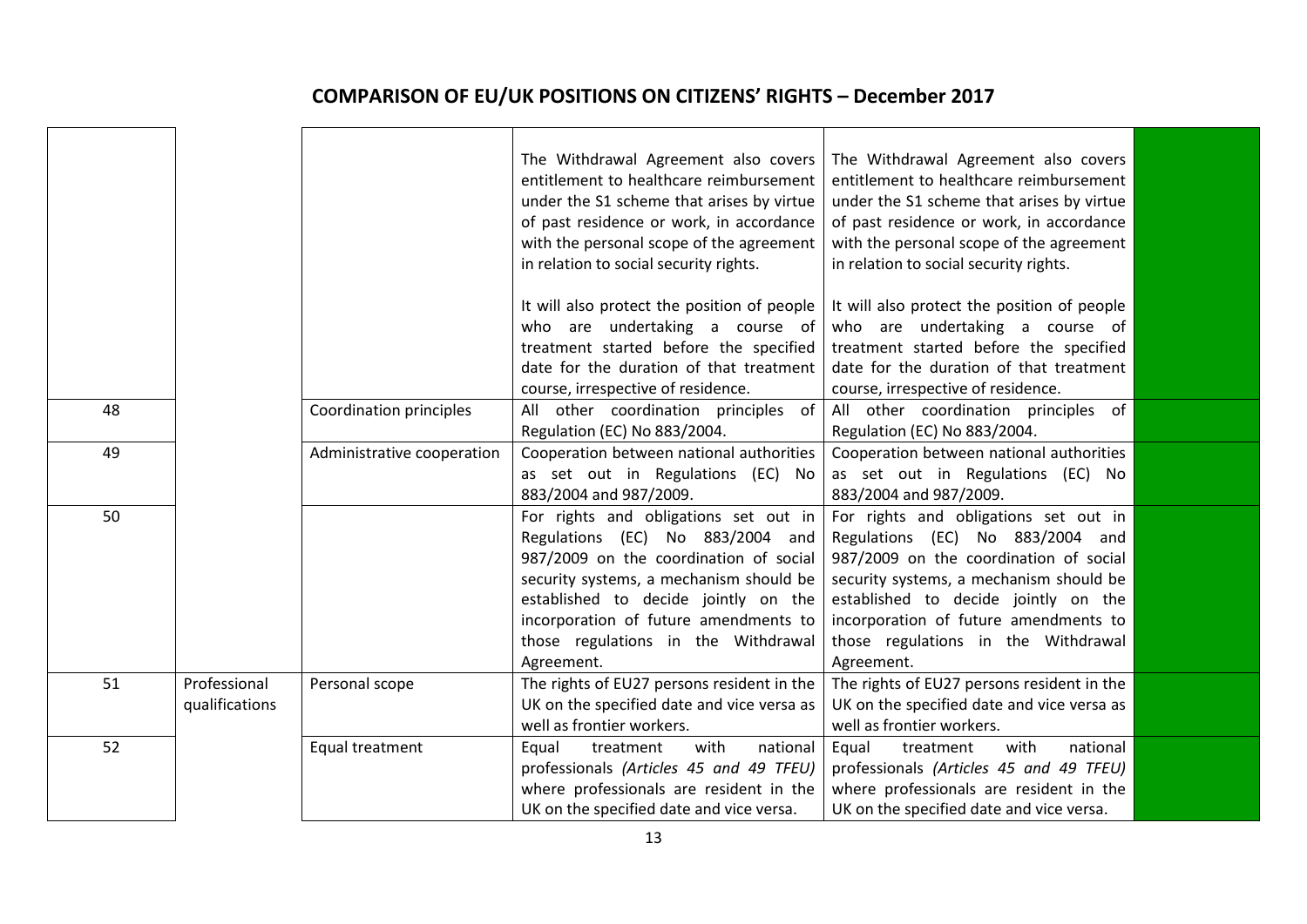| 53              | Material scope           | To be grandfathered:                                                                                                                                                                                                                                                                                                                                                                                                                                                                                                         | To be grandfathered:                                                                                                                                                                                                                                                                                                                                                                                                                                                                                                                  |  |
|-----------------|--------------------------|------------------------------------------------------------------------------------------------------------------------------------------------------------------------------------------------------------------------------------------------------------------------------------------------------------------------------------------------------------------------------------------------------------------------------------------------------------------------------------------------------------------------------|---------------------------------------------------------------------------------------------------------------------------------------------------------------------------------------------------------------------------------------------------------------------------------------------------------------------------------------------------------------------------------------------------------------------------------------------------------------------------------------------------------------------------------------|--|
| 53a             |                          | o decisions on recognition of EU 28<br>qualifications granted before the<br>specified date either in the UK or in<br>any other EU 27 under Title III of<br>Directive 2005/36/EC (PQD), Article<br>10 of Directive 98/5/EC (lawyers<br>practising under host title) and<br>Article 14 of Directive 2006/43/EC<br>(approved statutory auditors).                                                                                                                                                                               | o decisions on recognition of EU 28<br>qualifications granted before the<br>specified date either in the UK or in<br>any other EU 27 under Title III of<br>Directive 2005/36/EC (PQD), Article<br>10 of Directive 98/5/EC (lawyers<br>practising under host title) and<br>Article 14 of Directive 2006/43/EC<br>(approved statutory auditors).                                                                                                                                                                                        |  |
| 53 <sub>b</sub> |                          | o decisions on recognition of third<br>country qualifications which have<br>assimilated<br>to<br>EU<br>been<br>qualifications after three years of<br>exercise in the EU28 country which<br>first recognised them.                                                                                                                                                                                                                                                                                                           | o decisions on recognition of third<br>country qualifications which have<br>been assimilated to EU qualifications<br>after three years of exercise in the<br>EU28 country which first recognised<br>them.                                                                                                                                                                                                                                                                                                                             |  |
| 53c             |                          | o on-going recognition procedures to<br>be completed under the rules<br>applicable before the specified date<br>third-country<br>(both EU<br>and<br>including<br>recognitions)<br>ongoing<br>compensatory measures to obtain<br>recognition under Title III of<br>Directive 2005/36/EC (PQD), Article<br>of Directive 2006/43/EC<br>14<br>(approved statutory auditors) and<br>Article 10 of Directive 98/5/EC<br>(lawyers practising under host title)<br>including procedures under Article<br>10(1) of Directive 98/5/EC. | o on-going recognition procedures to<br>be completed under the rules<br>applicable before the specified date<br>third-country<br>(both<br>EU<br>and<br>including<br>ongoing<br>recognitions)<br>compensatory measures to obtain<br>recognition under Title<br>III of<br>Directive 2005/36/EC (PQD), Article<br>14 of<br>Directive<br>2006/43/EC<br>(approved statutory auditors) and<br>Article 10 of Directive 98/5/EC<br>(lawyers practising under host title)<br>including procedures under Article<br>10(1) of Directive 98/5/EC. |  |
| 54              | <b>Territorial scope</b> | Grandfathering<br>of<br>decisions<br>on                                                                                                                                                                                                                                                                                                                                                                                                                                                                                      | Grandfathering<br>of<br>decisions<br>on<br>recognition of qualifications in the host   recognition of qualifications in the host                                                                                                                                                                                                                                                                                                                                                                                                      |  |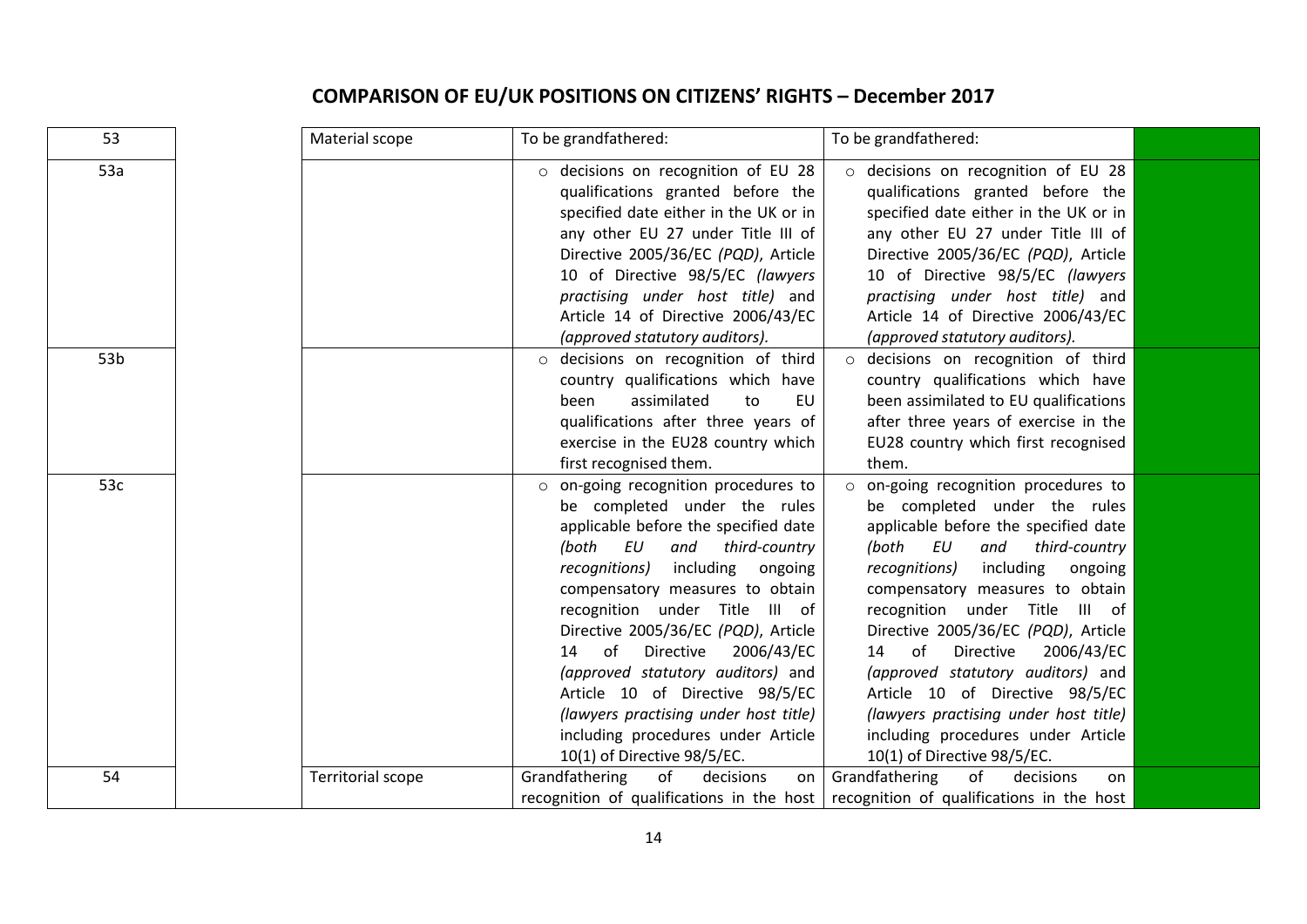|    |                |                              | State and, for frontier workers, in the        | State and, for frontier workers, in the        |  |
|----|----------------|------------------------------|------------------------------------------------|------------------------------------------------|--|
|    |                |                              | State of work.                                 | State of work.                                 |  |
| 55 | Governance     | Direct effect                | The provision in the Agreement should          | The provision in the Agreement should          |  |
|    |                |                              | enable citizens to rely directly on their      | enable citizens to rely directly on their      |  |
|    | (for<br>the    |                              | rights as set out in the citizens' rights Part | rights as set out in the citizens' rights Part |  |
|    | Governance     |                              | of the Agreement and should specify that       | of the Agreement and should specify that       |  |
|    | part of<br>the |                              | inconsistent or incompatible rules and         | inconsistent or incompatible rules and         |  |
|    | Agreement)     |                              | provisions will be disapplied.                 | provisions will be disapplied.                 |  |
| 56 |                | Role of the Court of Justice | The citizens' rights Part of the Agreement     | The citizens' rights Part of the Agreement     |  |
|    |                | of the European Union        | establishes rights following on from those     | establishes rights following on from those     |  |
|    |                |                              | established in Union law during the UK's       | established in Union law during the UK's       |  |
|    |                |                              | membership of the European Union; the          | membership of the European Union; the          |  |
|    |                |                              | CJEU is the ultimate arbiter of the            | CJEU is the ultimate arbiter of the            |  |
|    |                |                              | interpretation of Union law. In the            | interpretation of Union law. In the            |  |
|    |                |                              | of<br>the<br>application<br>context<br>or      | of<br>context<br>the<br>application<br>or      |  |
|    |                |                              | interpretation of those rights, UK courts      | interpretation of those rights, UK courts      |  |
|    |                |                              | shall therefore have due regard to             | shall therefore have due regard to             |  |
|    |                |                              | relevant decisions of the CJEU after the       | relevant decisions of the CJEU after the       |  |
|    |                |                              | specified date. The Agreement should           | specified date. The Agreement should           |  |
|    |                |                              | also establish a mechanism enabling UK         | also establish a mechanism enabling UK         |  |
|    |                |                              | courts or tribunals to decide, having had      | courts or tribunals to decide, having had      |  |
|    |                |                              | due regard to whether relevant case-law        | due regard to whether relevant case-law        |  |
|    |                |                              | exists, to ask the CJEU questions of           | exists, to ask the CJEU questions of           |  |
|    |                |                              | interpretation of those rights where they      | interpretation of those rights where they      |  |
|    |                |                              | consider that a CJEU ruling on the             | consider that a CJEU ruling on the             |  |
|    |                |                              | question is necessary for the UK court or      | question is necessary for the UK court or      |  |
|    |                |                              | tribunal to be able to give judgment in a      | tribunal to be able to give judgment in a      |  |
|    |                |                              | case before it. This mechanism should be       | case before it. This mechanism should be       |  |
|    |                |                              | available for UK courts or tribunals for       | available for UK courts or tribunals for       |  |
|    |                |                              | litigation brought within 8 years from the     | litigation brought within 8 years from the     |  |
|    |                |                              | date of application of the citizens' rights    | date of application of the citizens' rights    |  |
|    |                |                              | Part.                                          | Part.                                          |  |